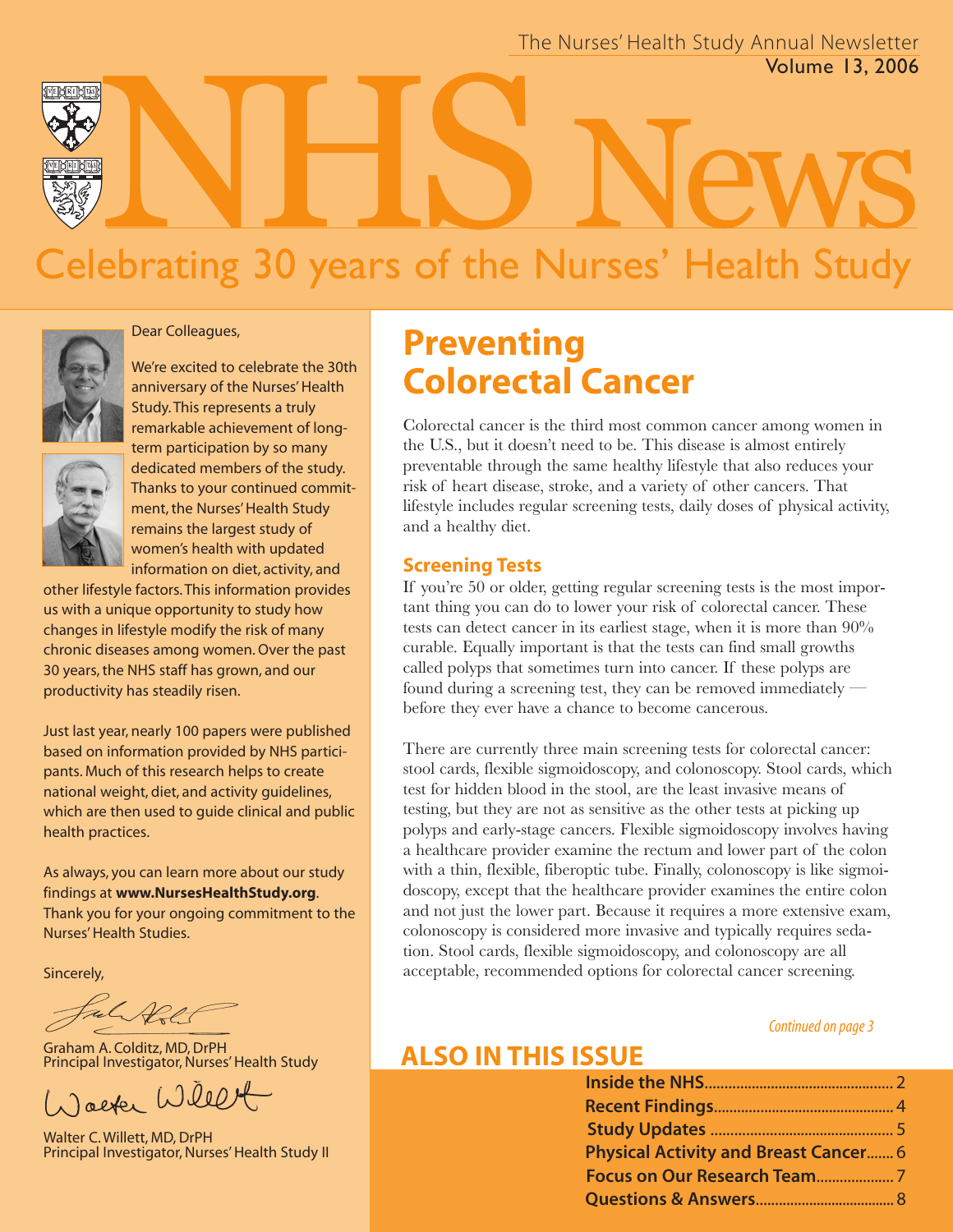# **INSIDE THE NHS**

# **Funding the Nurses' Health Studies**

Throughout NHS history, we've enjoyed strong and continuous financial support from the National Institutes of Health (NIH) and, more specifically, the National Cancer Institute (NCI). As you may have heard, Congress has capped the NIH budget, and the NCI has implemented cost-saving approaches to their annual budget, resulting in reduced resources available to conduct our studies. Given this situation, we cannot be confident that we'll receive the same level of support in coming years that we have in the past.

We are strongly committed to the Nurses' Health Studies and are doing everything we can to assure their long-term stability. In addition to seeking grants from major foundations and government institutes (as we have in the past), we are also soliciting support from private donors. Given that the Nurses' Health Studies are the largest ongoing studies of women's health that include repeated measures of diet, physical activity, and other lifestyle factors, we are confident we will meet our goal of diversifying the funding base for the studies. If you or someone you know is interested contributing to the study, please contact Graham Colditz, the Principal Investigator of the Nurses' Health Study, at 617-525-2258 or visit www.NursesHealthStudy.org.

## **Our Approach to Data Sharing**

All recipients of NIH funding have been asked by the U.S. Congress to do a better job of sharing our data with other scientists. However, the best approach for doing this while also maintaining the privacy of study participants — has not yet been determined. Our approach has always been to collaborate with scientists who have high standards and who are pursuing issues that we agree are important. Together we analyze any shared data and prepare joint reports for publication. Notably, we never allow these scientists to access personally identifiable information: confidentiality is of the utmost importance to us, and we only work with scientists who value your privacy as much as we do. Over the past five years, we've participated in more than 50 collaborative projects and are proud that NHS data have helped to advance science in so many ways. As NIH continues to develop its data-sharing recommendations, we'll keep you abreast of any changes in how we approach our collaborative efforts.

# **Your Privacy**

As an NHS participant, you provide us with very personal information through your questionnaires and biological specimens. We're grateful for the trust you've shown in us and want to assure you that we hold ourselves to the highest standards in the safekeeping and use of your data. For example, only authorized study personnel are granted access to your personal information, and all genetic results are coded so that they are never stored with individual identifying information.\* We also have a certificate of confidentiality from the Department of Health and Human Services, which means that under current laws we cannot be forced to disclose information that could identify you in any legal proceedings. Your trust is essential to the success of the study, and we would never do anything to risk losing your faith in us. Thank you for your continued commitment.

\* To learn more about how Brigham and Women's Hospital and its affiliates use protected health information, visit **www.partners.org** and click on Patient Privacy.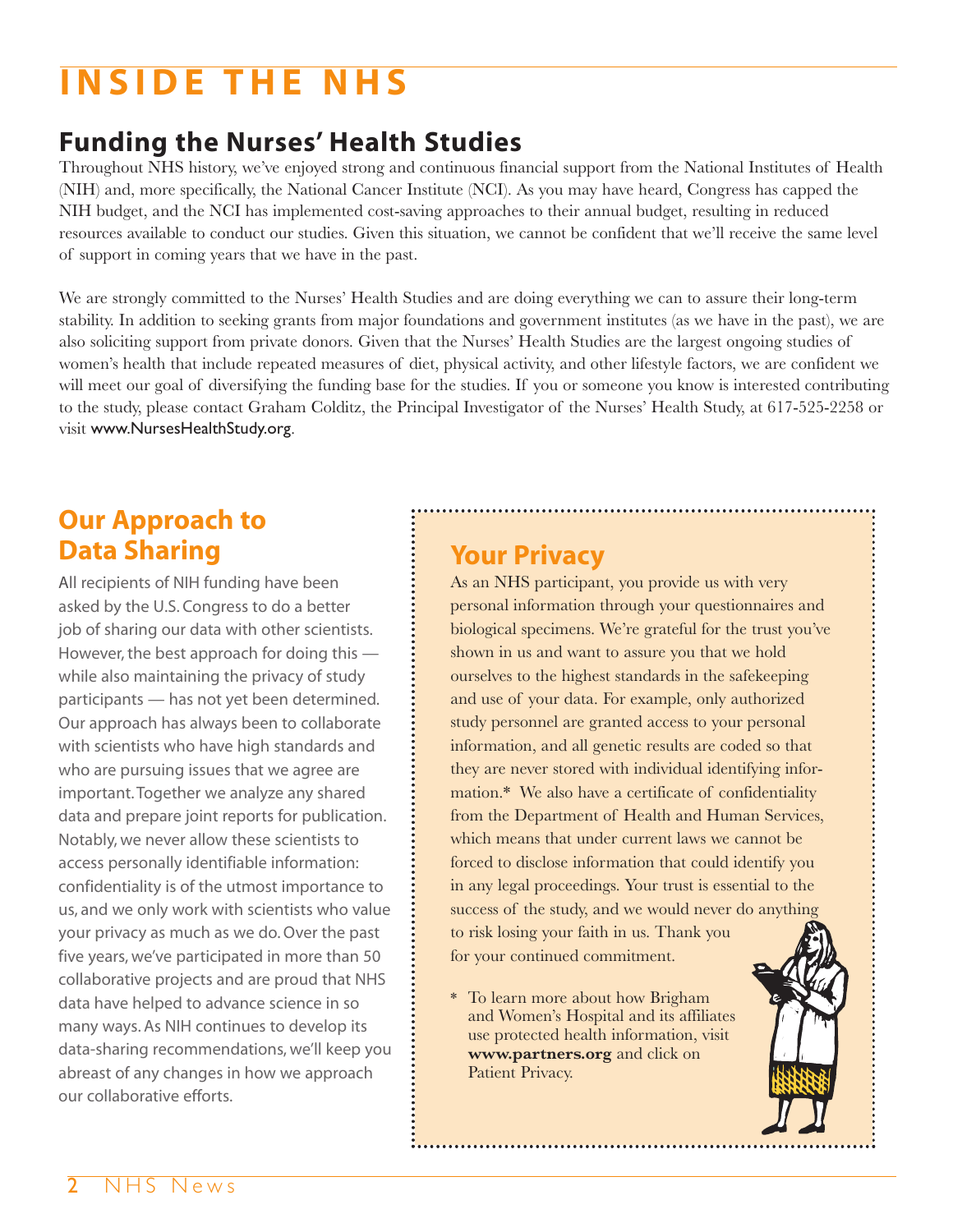#### *Continued from cover*

However, many experts believe that colonoscopy is the superior test. To decide which option is right for you, talk to your healthcare provider about the risks and benefits of each test.

You may have also heard about a new screening test called "virtual colonoscopy," which involves a CT scan of the colon and rectum. Although this test is promising, most authorities do not yet recommend it for widespread screening. In future NHS questionnaires, we'll be asking you if you've had such a test so we can better understand its potential for preventing cancer.

#### **Weight and Physical Activity**

Keeping your weight in check is a good idea for many

reasons, with your health being at the top of the list. Our research shows that women who are overweight or obese have



a higher risk of colorectal cancer than lean women. One of the best ways to maintain a healthy weight is to be physically active. In the Nurses' Health Study, women who are active tend to weigh less and have a reduced risk of many diseases. In fact, we've found that physical activity can halve the risk of both colorectal cancer and precancerous polyps. Now, we're trying to understand the complex biology behind these findings, and the key to that may be in the thousands of blood samples that NHS participants have provided over the years. For example, we're looking at insulin levels, which may be influenced by weight and activity and may, in turn, influence the likelihood that cells will become cancerous. We're also looking at questionnaire data from the past 25 years to see how weight and activity levels throughout life might be related to colorectal cancer.

#### **Diet**

Given that the colon and rectum are part of the digestive system, it's no surprise that diet is related to colorectal cancer. Still, it's been challenging to figure out exactly which aspects of diet have the most influence. So far, the evidence is probably strongest for meat, alcohol, and folate.

**Meat.** In the Nurses Health Study, we've found a moderately increased risk of colorectal cancer among women who routinely eat red meat (including beef, pork, and lamb) or processed meat (such as bologna and other lunch meats). Other sources of protein, such as fish or whitemeat chicken, are probably healthier alternatives.

**Alcohol.** Women who consume alcohol may have an increased risk of colorectal cancer and many other diseases, but we also know that modest alcohol intake can lower the risk for heart attack. How should you balance these risks and benefits? If you drink, do so in moderation: heavy drinking is never recommended.

**Folate.** Found in fruits, vegetables, and multivitamins, folate has been shown to lower the risk of colorectal cancer, even in women with a family history of the disease.

**Calcium.** Most evidence, including that from the Nurses' Health Study, suggests that avoiding very low intakes of calcium can help reduce the risk of colorectal cancer.

**Vitamin D.** Although vitamin D is consumed through multivitamins and fortified foods, it is also generated through exposure to sunlight. The skin contains a natural form of this vitamin that, when activated by sunlight, can be circulated and stored in the body. Using blood samples from the Nurses' Health Study, we measured circulating levels of vitamin D among hundreds of women and found a reduced risk of colorectal cancer among those with the highest levels.

**Fruits, Vegetables, and Fiber.** The evidence on fruits, vegetables, and fiber has been inconsistent for colorectal cancer. Most recent studies, including the NHS, have not seen a relationship between dietary fiber and the risk of developing colorectal cancer. However, we still encourage women to eat plenty of these foods as part of an overall healthy diet.

#### **Aspirin**

Like most medications, aspirin has both benefits and risks. Three large clinical trials, as well as our own evaluation in the NHS, have shown that regular aspirin use reduces the risk of colorectal cancer and polyps. High doses seem to be most effective, especially when taken for at least a decade, but these same doses can also increase the risk of gastro-intestinal bleeding. Because of these competing risks, we cannot currently recommend routine aspirin use for colorectal cancer prevention.

#### **Conclusion**

By getting regular checkups, keeping their weight in check, being physically active, and eating a healthy diet, women can substantially lower their risk of developing colorectal cancer. And the benefits don't stop there. Taking these steps will also help lower the risk of heart disease, stroke, and other types of cancer.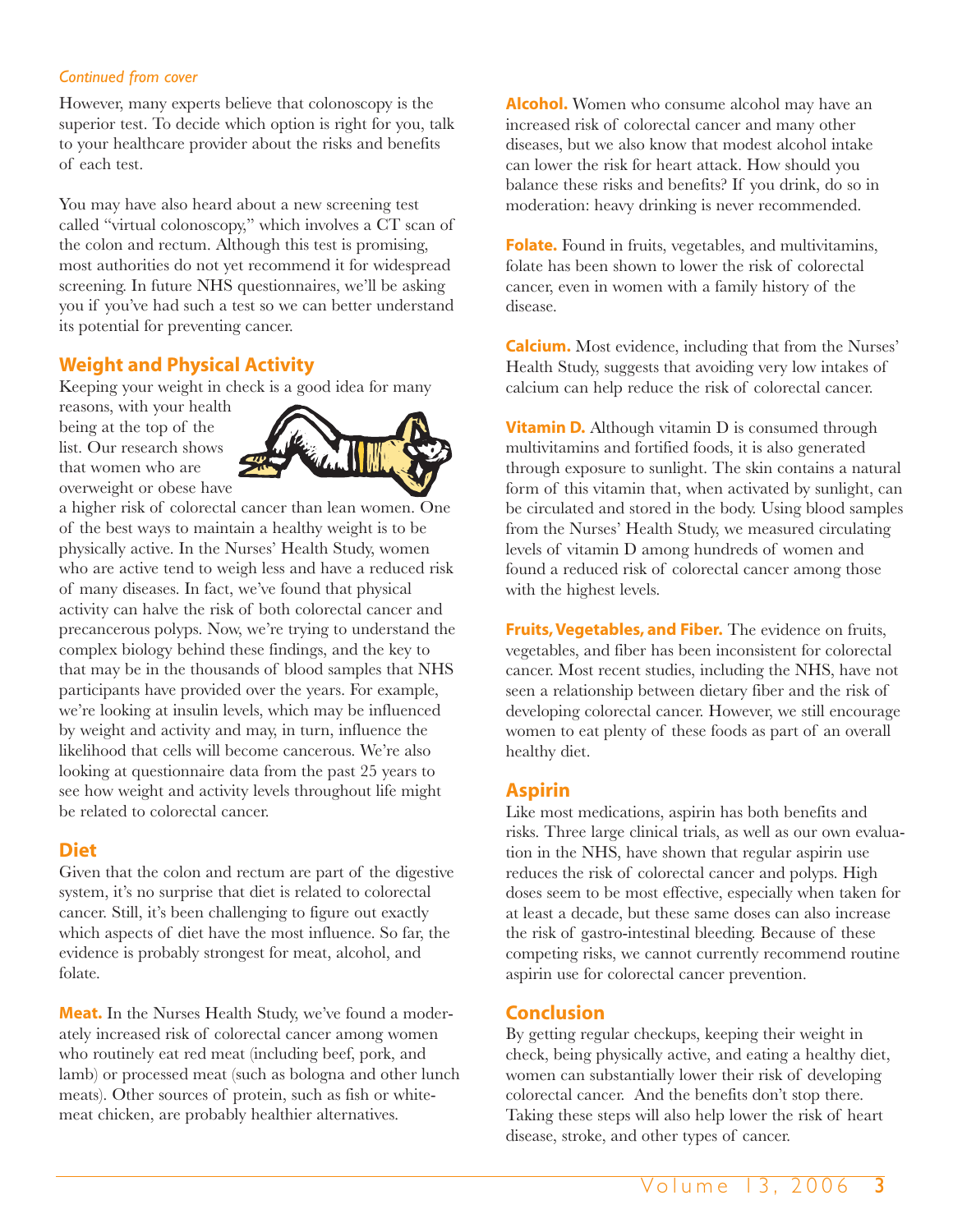# **R E C ENT F INDINGS**

uring the past year, the Nurses' Health Studies have produced more than 100 publications on women's health. Below are some of our most important findings. To view a complete list of NHS publications, visit www.NursesHealthStudy.org and click on Publications.

#### **Night Work, Melatonin, and Breast Cancer Risk**

Many women in the Nurses' Health Studies work night shifts, allowing us the unique opportunity to study how these shifts affect women's health. Rotating night shifts are of particular concern because exposure to light at night suppresses the body's production of melatonin, a hormone that could influence the risk of cancer. In our studies, women who worked rotating night shifts for more than 20 years had an 80% higher risk of breast cancer than women who did not work such shifts. To determine whether this association could be related specifically to melatonin levels, we evaluated urine samples provided by about 450 women and found that lower melatonin levels were associated with an increased risk of breast cancer. Factors (in addition to light exposure at night) that reduce melatonin levels include older age, greater body weight, and possibly smoking. (Schernhammer E et al. *J Natl Cancer Inst* 2005; 97:1084, *Epidemiology* 2006; 17:108, and *J Pineal Res* 2006, 40:116)

#### **Dietary Fat and Risk of Cataract**

Age-related cataract, a clouding of the eye's lens, is found in 90% of people over age 65 and is the leading cause of blindness worldwide. However, we know very little about preventing cataracts, and the treatment usually involves surgical removal. Finding a way to delay cataract development would reduce disability for millions of people and also reduce the costs associated with cataract surgery. To this end, we examined the association between dietary-fat intake and cataract surgery in the Nurses' Health Study. We found that a higher consumption of certain omega-3 fatty acids, mostly from fish, was associated with a reduced risk of cataract extraction. Women who consumed "fatty" fish, such as salmon or mackerel, at least once per week were significantly less likely to require cataract extraction than women who rarely consumed fatty fish. (Lu M et al. *Am J Epidemiol* 2005; 161:948)

#### **Insulin Levels and Memory**

Substantial weight gain can lead to increased insulin resistance and subsequent elevations in insulin levels. Insulin resistance is known to have adverse effects on cardiovascular health, and now our data suggest that high insulin levels might also impair memory. We measured levels of insulin secretion in the blood and found that higher levels were associated with greater memory problems, even in women who didn't have type 2 diabetes. Fortunately, women can avoid rises in insulin through weight maintenance, physical activity, and a healthy diet. (Okereke O et al. *Arch Intern Med* 2006; in press)

#### **Sleep Patterns and Cognitive Function**

Many women, especially those who are postmenopausal, have trouble sleeping or getting enough sleep. Studies have shown



that inadequate amounts of sleep can lower immune function and possibly increase the risk of cardiovascular disease. In the Nurses' Health Study, we found that poor sleep patterns were associated with lower scores on a series of cognitive-function tests. For example, women who slept less than 6 hours a night had cognitive-function scores similar to those of women 5 years older than them. Furthermore, women who had difficulty sleeping had more memory problems than those who slept well. Snoring, however, was not related to memory. (Tworoger S et al. *Alzheimer Dis Assoc Disord* 2006; 20:41)

#### **visit us online at**  www.**NursesHealthStudy**.org

- Complete list of all NHS research publications
- Detailed history of the Nurses' Health Studies
- Past newsletters and questionnaires
- Medical record release forms
- Photo gallery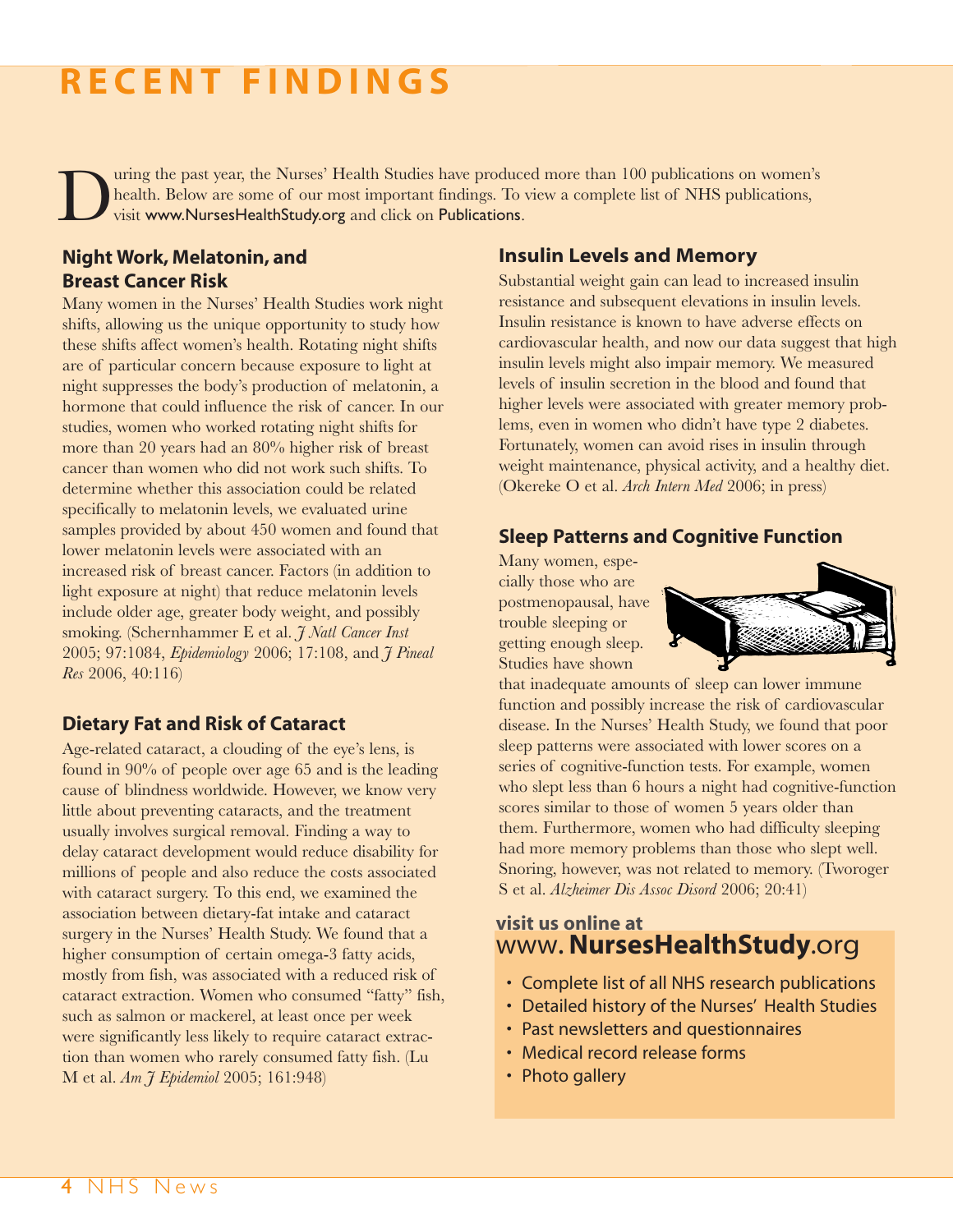# $$

## **The NHS Memory Study**

For almost 10 years now, we've been studying how older women in the Nurses' Health Study might maintain memory. To date, we've identified several important ways that memory loss might be prevented (or at least delayed), including regular physical activity and long-term use of antioxidant vitamins. We're now conducting our fourth round of memory interviews over the phone and are grateful to all the participants who continue to contribute to this important area of research.

As part of the memory study, about 70 nurses have undergone full neurologic consultations, and about 50 have had optional brain scans with magnetic resonance imaging (MRI). In the coming year, we hope to expand the number of participants in this substudy. In the meantime, we'll continue to keep you updated as we learn more about maintaining memory into older age.

## **The Growing Up Today Study 2**

The Growing Up Today Study 2 (GUTS2) is now in its third year and going strong. Modeled after the original Growing Up Today Study, GUTS2 includes more than 11,000 children of NHSII participants. The children are now aged 11 to 17 and will be receiving their GUTS2 questionnaires this June. As with our other studies, we'll be sending out GUTS2 questionnaires every other year to track participants' activity, diet, and growth.

In an effort to learn even more about adolescent growth, we started a pilot study last summer with more than 8000 GUTS2 mothers who agreed to measure and record their children's height and weight for us every six months. This pilot study is clearly a cooperative effort between the GUTS2 participants and their mothers, and we appreciate all the extra effort that goes into accurately completing the forms.

## **NHS Joining National Genetics Efforts**

The National Cancer Institute (NCI) recently launched a new initiative to identify common, inherited gene mutations that increase the risk for breast cancer, either directly or indirectly through interaction with environmental exposures. As part of this project, the NCI is collaborating with a number of research groups, including NHS investigators led by Dr. David Hunter. The hope is that such collaboration will speed the identification of important genetic mutations. For more information about the Cancer Genetic Markers of Susceptibility (CGMS) project, please visit http://cgems.cancer.gov/.

## **NHS Data in Action**

Researchers at the Harvard Center for Cancer Prevention have used findings from NHS and other important studies to help people learn about chronic disease risk factors and disease prevention. They have developed an interactive, web-based tool called Your Disease Risk: (**www.yourdiseaserisk.harvard.edu**)

Your Disease Risk offers visitors the chance to find out their risk of five of the most important diseases in the United States and get personalized tips for preventing them. Together, these diseases (cancer, heart disease, stroke, diabetes, and osteoporosis) have a staggering impact on the nation's health. Available in both English and Spanish, the website offers personalized risk assessments and strategies for making healthy lifestyle choices, along with general information about disease prevention. The site also has a host of other resources, such as scientific articles, podcasts, webcasts, and expert commentary.

Your Disease Risk is one more example of the far-reaching effects of the NHS. Your efforts are helping people around the world discover new ways to stay healthy.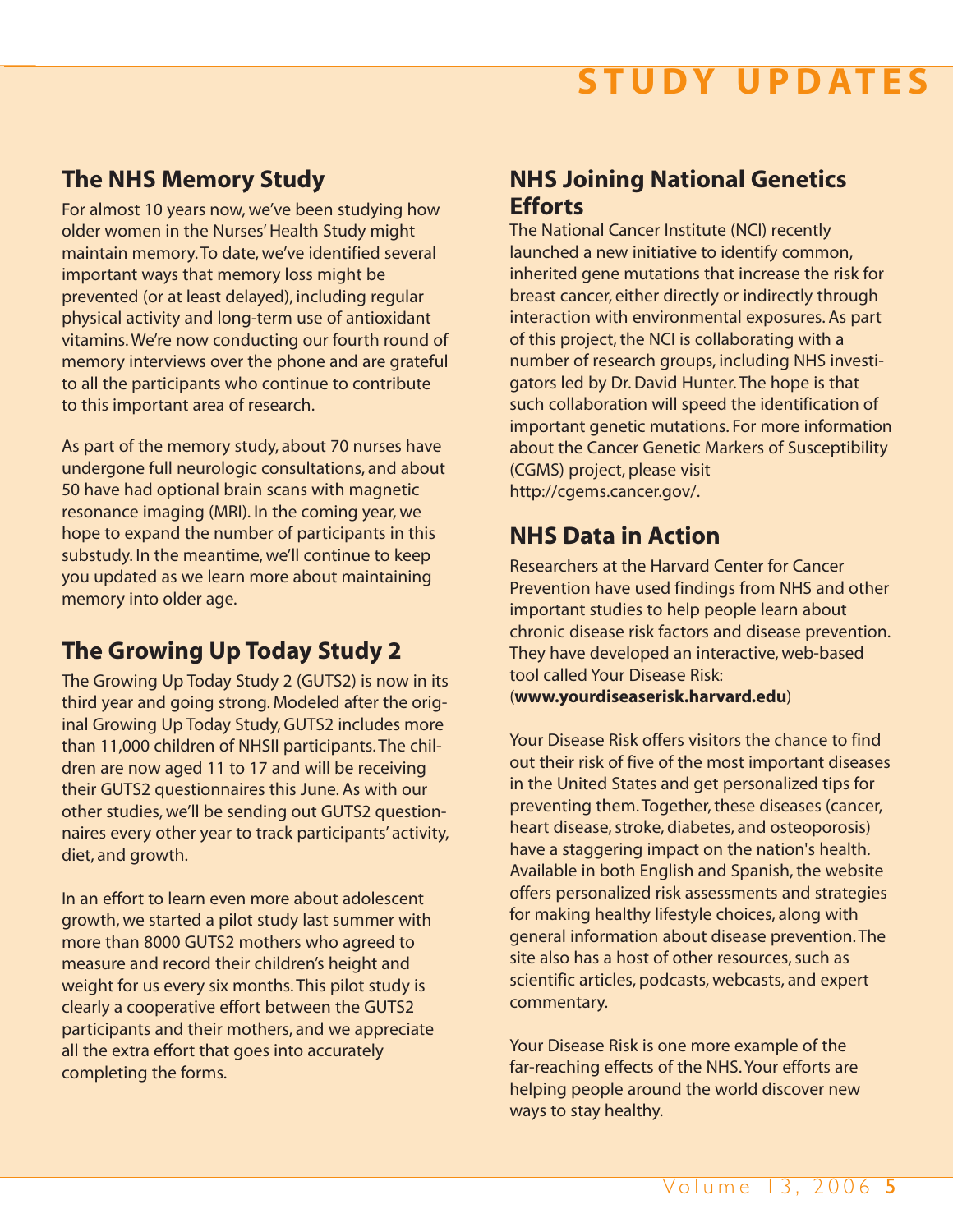# **Physical Activity and Survival After Breast Cancer**

Studies have shown that physical activity can reduce a woman's risk of developing breast cancer, but what are the benefits in women who have already had breast cancer? Can physical activity help prevent recurrence or improve survival in these women?

To address this question, we tracked the activity patterns of nearly 3000 women who had previously been diagnosed with stage 1, 2, or 3 breast cancer. We evaluated the types of recreational activities they did and the amount of time they spent exercising each week. Overall, we found that moderately active women (those who walked 3 to 5 hours per week at an average pace or did an equivalent amount of exercise) were 50% less likely to die from breast cancer than sedentary women. Engaging in more exercise — or in more-vigorous exercise — didn't appear to offer any additional benefits.

We're not sure why physical activity improves the odds of surviving breast cancer, but we think the answer could be related to hormone levels. Being



## **NHS MAILBOX**

It is clear to anyone who reads about health issues that the collated, collected information from this grand-scale study is the only one of its kind. As anyone would guess, it takes a group of helping, altruistic individuals like nurses to be so involved. Thank you for all your work and for keeping all the participants involved **"** and informed.

 $-$  C.J. printed with permission

active might lower certain hormone levels in the body, thereby suppressing cancer growth and recurrence. Although we didn't measure hormone levels in this particular study, we did find that physical activity had the strongest effect in women whose cancer was known to be susceptible to hormone levels. Notably, about 80% of the women in our study had this type of cancer (known as "hormonereceptor-positive" cancer).

What should women do with this information? First, keep in mind that exercise is not a replacement for standard breast cancer treatment. All of the women in this study received standard treatments that are known to extend life, and being active was an additional way — not an alternative way — to help ensure their long-term health. That being said, women have little to lose and much to gain from exercise after a breast cancer diagnosis. Physical

activity has been shown to improve mood, body image, and self-esteem in women with breast cancer, and it helps prevent other common diseases, like heart disease, diabetes, and osteoporosis. Going one step further, our findings suggest that physical activity might also boost the chances of surviving breast cancer.

I am so honored to be a part of this study! I look forward to the surveys and the results. My sons were selected for GUTS2, and I have told them how fortunate they are to be "part of science" and have made them promise to answer all your surveys as they grow older. Thank you for all that **"** you do! **"**

 $-$  **J.T.**<br>printed with permission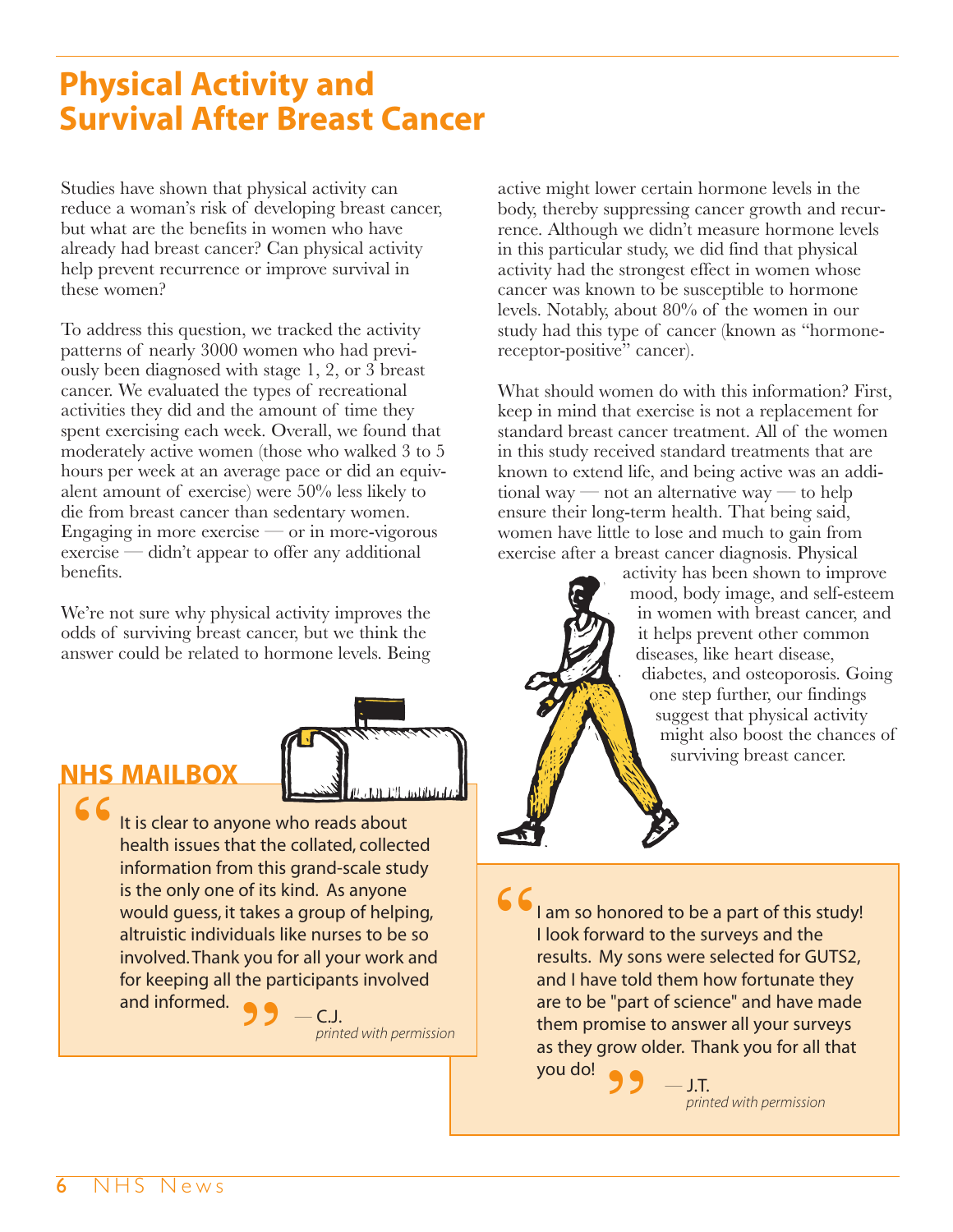# **FOCUS ON OUR RESEARCH TEA**



 $\blacktriangledown$ hen Jennifer Bealer became the Research Coordinator for our blood lab, she needed no introduction to the Nurses' Health Studies. Long before she became part of our research team, her family was involved in the Nurses' Health Studies. Her mother has been a member of the Nurses' Health Study II since its inception in 1989, her brother has been part of the Growing Up Today Study since he was in middle school, and her grandmother participated in the NHS Mothers' Study a few years ago.

Jennifer's contribution to our research is a bit different than her family members' but just as important. She oversees the preparation of thousands of specimen samples for biochemical assays and genetic research. This requires coordination between study investigators, data managers, and the external labs that analyze the samples. Furthermore, Jennifer maintains a detailed database to keep track of the more then 800,000 samples we have stored in liquid nitrogen.

When blood samples are to be sent out for analysis, Jennifer typically creates pairs of samples, from two women who have reported similar lifestyle habits and demographic information. One sample will be from a nurse who has developed a disease such as breast cancer, and the other will be from a nurse who has remained healthy. By comparing these sample pairs, we can identify the specific characteristics that contribute to disease.

Jennifer may be the third generation involved with the Nurses' Health Studies, but she insists that her family's devotion to medical research is nothing out of the ordinary. The labs are dependent on nurses who diligently send back their surveys year after year, and the staff have received many letters from nurses expressing appreciation for the work that's been done so far. Jennifer emphasizes, "This is really about the nurses. Without them, I wouldn't be here!"

**Keeping Us Up-To-Date**



## **Authorization for Release of Medical Records**

As members of the Nurses' Health Study get older, some will unfortunately develop conditions that make it difficult to respond to future mailings. Should you become disabled, it would greatly help our research if someone could notify us of your health status and subsequently allow your pertinent medical records to be released to us. To help facilitate this process, in 2004 we mailed a copy of our Authorization for Release of Medical Records to every NHS participant. (Copies of that form can also be downloaded at www.NursesHealthStudy.org.) While this Authorization form will generally not be accepted to release your medical records to us, by keeping it with your will or personal papers, your desire to have someone notify the study about changes in your health status will be known.

#### **Medical Records Review**

Participants who report a new diagnosis in their biennial questionnaires often receive a letter from our study, requesting permission to review their pertinent medical records. This review is important because it allows us to obtain specific information about treatment and diagnosis that only original records can provide. We want to extend a special thankyou to all of the nurses who have helped our work by allowing us to confidentially review their records. We would also like to encourage participants who receive these requests to complete and sign the release forms and then mail them back

to us (not directly to the physician). This allows us to keep study information together in an organized and secure manner.